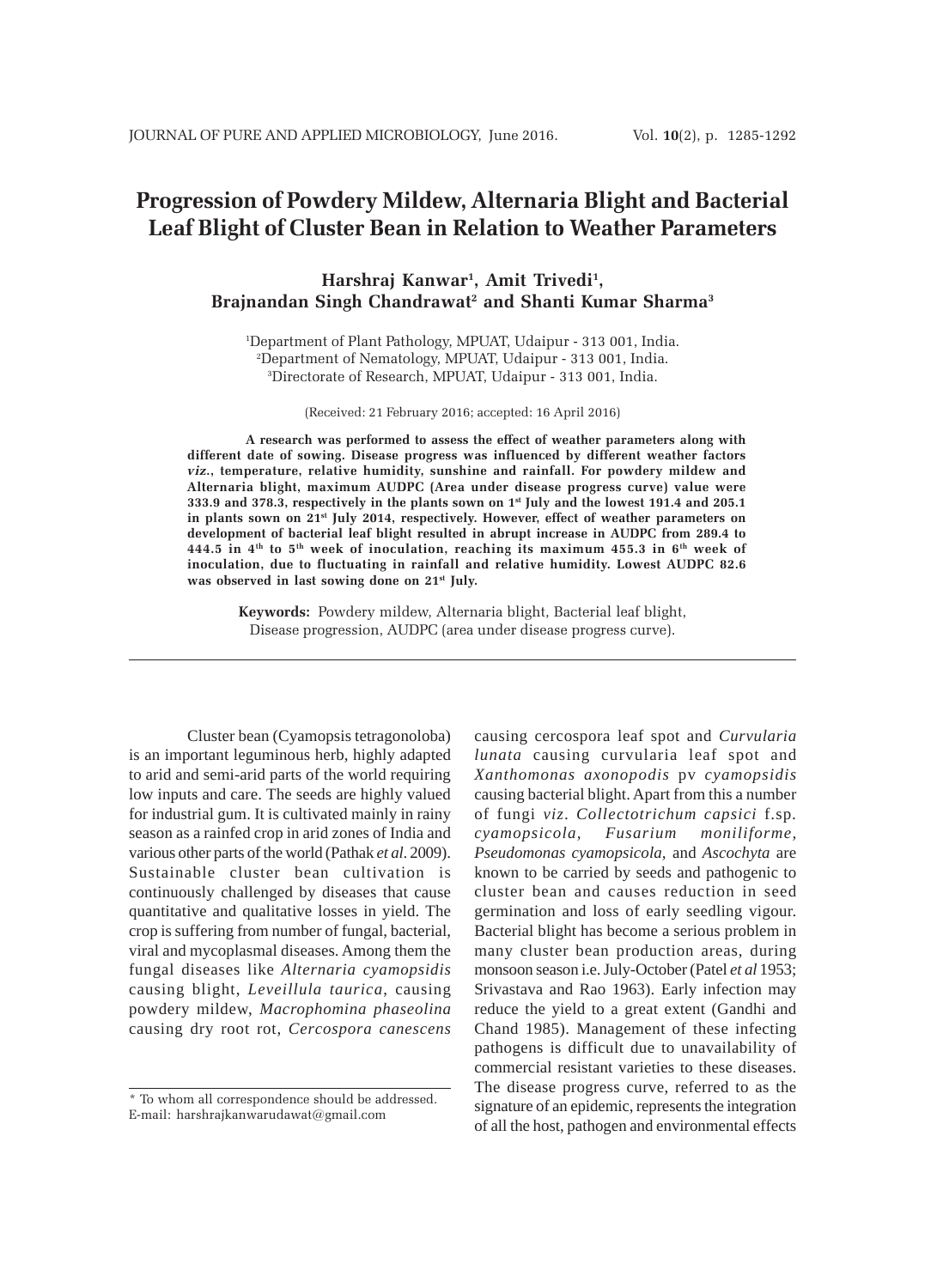during the epidemic (Campbell and Madden 1990). The Area under Diseased Progress Curved (AUDPC) was decreased significantly for all different weather parameters. The correlation between AUDPC and weather parameters was varied. AUDPC was strongly correlated with all the meteorological attributes. The value of AUDPC was negatively correlated to different weather attributes proving that the pathogen had a damaging effect on the crop attributes of cluster bean.

The natural epidemics of blights are strongly influenced by environmental conditions and severe disease appears every year in India. Hence, the present study was confined on the epidemiological aspects of blights and powdery mildew of cluster bean was undertaken. In spite of a lot of work done on the chemical management of these diseases, invariably it was found ineffective in its economic management. One of the reasons would be insufficient information in the epidemiological aspects of the diseases.

## **MATERIALS AND METHODS**

To understand the effect of various weather factors on development of powdery mildew, Alternaria blight and bacterial leaf blight of cluster bean, disease development was studied on plants by staggered weekly sowing. Based on disease severity, area under disease progress curve (AUDPC) was calculated. The experiment was conducted to find out the effect of weather conditions on development of Powdery mildew, Alternaria blight and Bacterial leaf blight on susceptible cluster bean cultivar. Pot experiments were laid out in completely randomized design (CRD) with five replications separately for each of the three diseases i.e., powdery mildew, Alternaria blight and bacterial leaf blight to find out the effect of environmental factors on the development of the three diseases on susceptible local cultivar in Kharif, 2014 in the cage house, at Department of Plant Pathology, RCA Udaipur. Cluster bean plants were raised in 25 cm earthen pots having soil: FYM (3:1) mixture from organic field where organic farming is practiced for past six years. Staggered sowings for each of the three diseases was done from 1stJuly and dates were as followed 7th, 14th and 21st July, 2014, after germination, 20-days-old

J PURE APPL MICROBIO*,* **10**(2), JUNE 2016.

plants were inoculated on 21st July, 27th July, 3rd Aug. and 10th Aug. in year 2014 respectively for each of the sowings. Inoculations were made with a spore suspension of inoculum concentration of 1×103 conidia ml-1 for Alternaria cyamopsidis and 2.5x108cfu/ml for X. axonopodis pv. cyamopsidis, and L. taurica was studied under un-inoculated natural conditions.

Powdery mildew naturally infected plants, Alternaria blight and bacterial leaf blight inoculated plants were periodically observed for disease severity and area under disease progress curve (AUDPC) calculation. Considerable variations were observed in AUDPC in four different dates of sowing and correlation with weather factors on disease development. To know the relationship between the dependent variable i.e., disease severity (s) and six independent variables weather factors (max. temp., min. temp., max. RH, min. RH, sunshine and rainfall) multiple regression analysis was done starting with 1<sup>st</sup>July and dates were as followed  $7<sup>th</sup>$ ,  $14<sup>th</sup>$  and  $21<sup>st</sup>$  July,  $2014$ . By fitting equations, the contribution of weather factors in the development of powdery mildew, Alternaria blight and bacterial leaf blight was observed.

Periodical observation on disease progress of Pm, Alt. and Bac. Blight was recorded during disease prevailing period using five-point rating scale as described by Adinarayana *et al*., 2012, Pandey *et al*. 2003. Weather variables *viz*., temperature, RH, sunshine hours and rainfall *etc*. were also recorded for crop season and correlation was worked out.

Per cent disease index (PDI) was calculated based on each reading till physiological maturity of crop. The per cent infection index described by (Chester, 1959 and Wheeler, 1969) Weekly meteorological data on maximum and minimum temperature morning and evening relative humidity, rainfall and duration of sunshine hours were obtained from agro met observatory, Agronomy farm, RCA, Udaipur for the period between disease recordings to establish their correlation with disease development. Multiple regression equation, correlation coefficient and coefficient of multiple determination (R2) were calculated as per the standard statistical formula Y  $= a + b1X1 + b2X2 + b3X3 + b4X4 + b5X5$  where Y  $=$  Percent disease index, a is intercept/ constant value, b1... b5 are regression coefficient of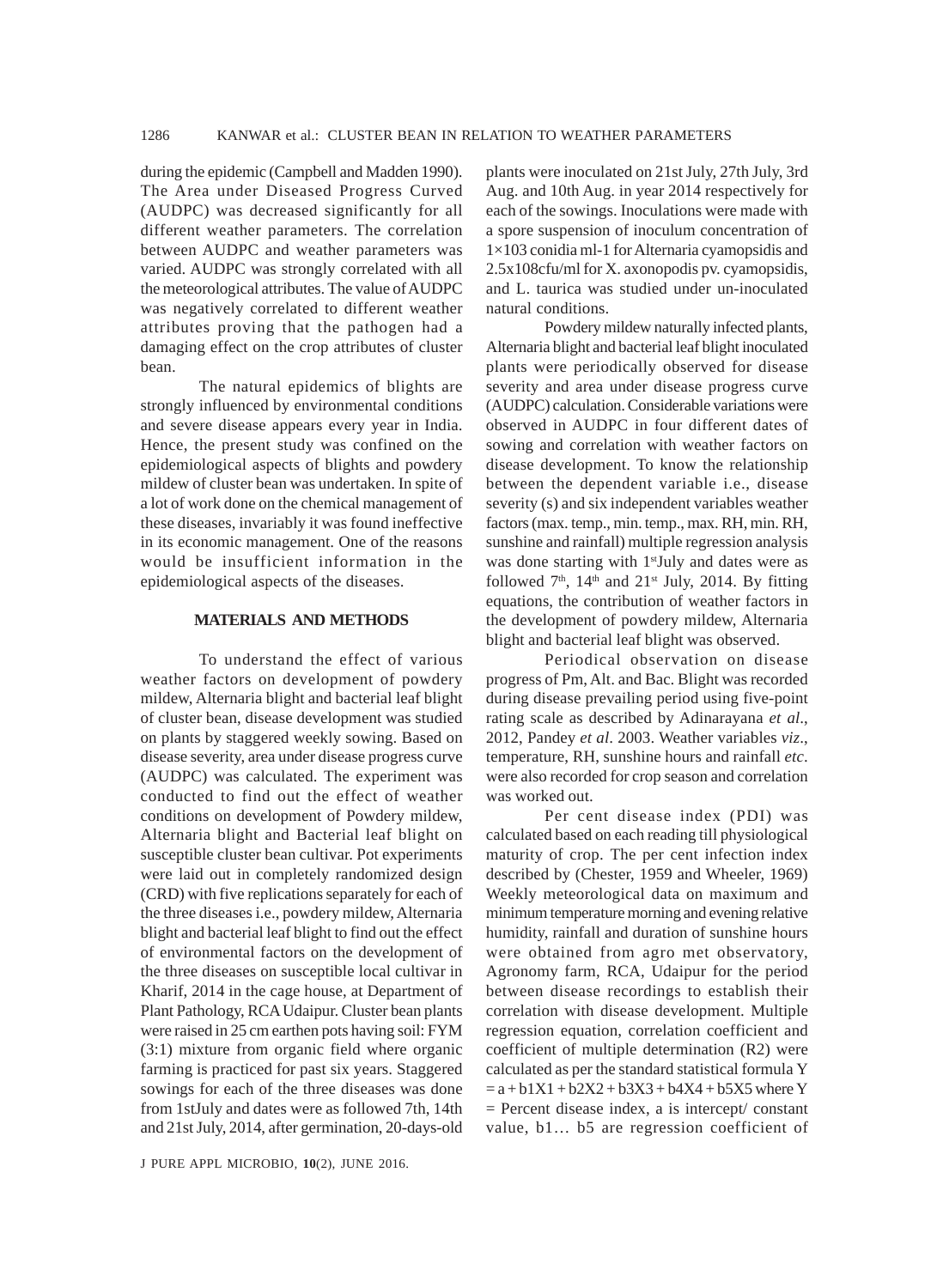corresponding independent weather variables, X1 …X5 are independent weathers variables. Area under disease progress curve (AUDPC) was calculated as described by Campbell and Madden (1990) as follows:

AUDPC = 
$$
\sum_{i=1}^{n-1} \left( \frac{y_i + y_{i+1}}{2} \right) (t_{i+1} - t)
$$

Where,

 $Y_i$  = The cumulative disease index expressed as a proportion at the *i*<sup>th</sup> observation

 $t_i$  = Time (days after planting) at the  $i<sup>th</sup>$ observations.

n = Total number of observations

## **RESULTS AND DISCUSSION**

The area under disease progress curve (AUDPC) is a quantitative measure of disease intensity with time. It is used in plant pathology to indicate and compose level of resistance to disease among, effect of weather factors and different date of sowing. Lower AUDPC represented slower disease progression and the high AUDPC represents faster disease progression

## **Powdery mildew**

The cluster bean grown in kharif season indicated that powdery mildew incidence started in the month of September. In the present study, powdery mildew AUDPC values were lower during 21st July to 16th September when temperature ranges in 21.4-28.7°C and relative humidity 63.0- 92.4 per cent. The AUDPC values were moderate during 17th September to 30th September 2014. While increase in temperature (20.0- 33.9°C) during 1st October to 6th November 2014 period, the disease progression was much faster and high AUDPC values were obtained. It appeared that despite different ages of the cluster bean plants, the temperature of 19.4- 31.8°C and 16.6 to 33.2°C were the most confined during 24th September to 29th October 2014. These observations are useful for timely application of organic pesticides for checking further spread of the disease. This seems to be crucial stage when prophylactic control measures may be applied to suppress the disease. Manipulation of sowing time has some effect on the incidence and severity of many diseases. Many field crops can escape various diseases with the shifting of sowing time (Sud and Singh, 1984). This was supported by (Hedge and Anahosur, 1994). The multiple regression equation was  $Y = 92.13$ .  $0.166 X1 - 2.248 X2 + 0.255 X3 - 0.715 X4 - 1.514 X5$ + 0.008 X6, and coefficient of multiple determination (R2), 1.0 mean 100 per cent these six independent weather variables are contributing for disease development. R2 were 0.97 (97%). It indicated that there was 97 % influence of six meteorological factors and the remaining 3 % variations were unexplained (Table-1).

#### **Alternaria blight**

 Alternaria blight AUDPC values were low during 22nd July to 3rd September when temperature ranges in 22.8-29.1°C and relative humidity 76.1-89.3 per cent. The AUDPC values were moderate during 10th September to 30th September 2014. While increase in temperature (20.0-33.9°C and 18.4-31.4°C) during 1st October to 6th November 2014, the disease progression was much faster and high AUDPC values were obtained. It appeared that despite different date of sowings of the cluster bean, the temperature of 18.1- 34.4°C and 18.4 to 31.4°C were the most confined during 8th October to 6th November 2014. Some of the workers have studied various weather factors for disease development of A. solani (Gupta & Paul 2001, Dragomir 1995, Tong *et al*. 1994). The multiple regression equation was  $= 124.545$ .  $0.421X1 - 3.387X2 + 0.126X3** - 0.505X4 - 1.170$  $X5 + 0.025 X6**$  Multiple correlation coefficients (R2) were 0.95 (95 %). It indicated that there was 95 % influence of six meteorological factors and the remaining 5 % variations were unexplained (Table-2). The period between 17th Sept. to 6th Nov. (2014) was found to be highly favorable for disease development and more severity during this period was observed in comparison to progressive phase. The minimum and maximum temperature range was 16.6 -20.0°C and 31.4-34.4°C accompanied with minimum and maximum relative humidity i.e. between 21.5 - 52.0 and 71.4 - 84.1 % respectively in progress phase AUDPC value range from 206.1 - 378.3% disease was found almost stable (Table-2). Meteorological conditions have a great effect on the development and severity of the disease (Humpherson-Jones & Phelps 1989, Marchegay *et al*. 1990, Hong & Fitt 1995, Hong *et al*. 1996, Shrestha *et al*. 2005).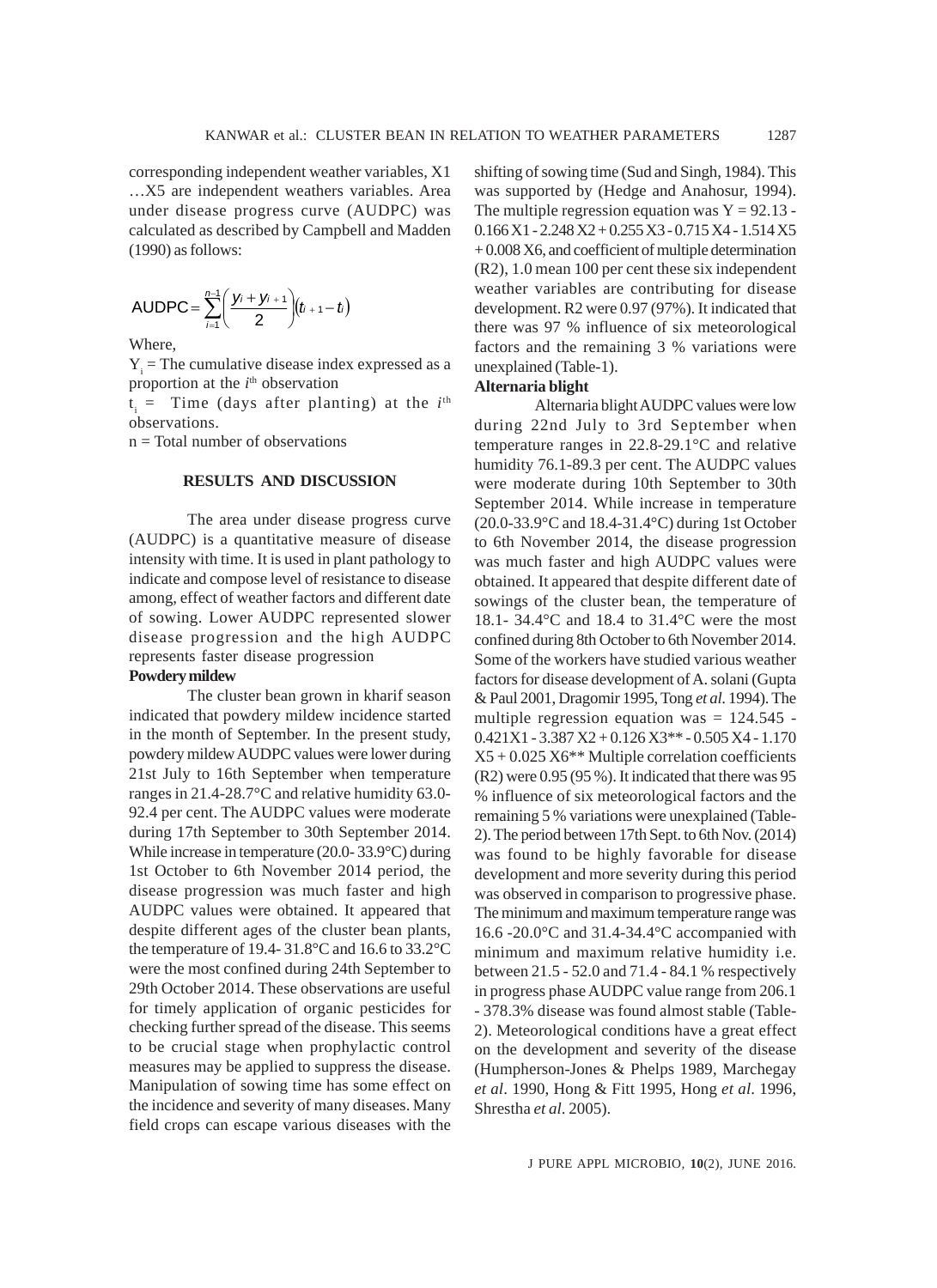| $21$ <sup>st</sup> July<br>$7th$ July $14th$ July<br>$1^{\rm st}$ July<br>$5.5$<br>$5.5$<br>$3.7$<br>$6.9$<br>$7.8$<br>$8.7$<br>$8.9$<br>$8.2$<br>$8.9$<br>$8.2$<br>$8.9$<br>$8.2$<br>$8.9$<br>$8.3$<br>$8.9$<br>$8.0$<br>$8.0$<br>$8.0$<br>$8.0$<br>$8.0$<br>$8.0$<br>$8.0$<br>$8.0$<br>$8.0$<br>$8.0$<br>$8.0$<br>$8.0$<br>$8.0$<br>$8.0$<br>$8.0$<br>$8.0$<br>$8.0$<br>つ G 4 4 4 6 4 1 0 8 9 0 9 0 4 0<br>C 6 4 4 4 6 4 1 6 8 9 9 9 9 9 7<br>$777686678884884877778$<br>Min<br>63.0<br>Max<br>8<br>8 8 8 8 8 8 8 9 8 9 8 9 8 7 8 7<br>80.7<br>Min<br>21 5 9 10 11 9 10 11 12 13 16 16 17 18 18 19 19 10 11 12 13 14 15 16 16 17 18 18<br>24.3<br>Max<br>1 3 3 9 9 9 3 1 5 5 9 8 9 1 8 9 1 8<br>6 6 6 7 8 9 5 7 8 9 8 9 7 8 9 7 8 9 7<br>31.9<br>16-22 July 14<br>23-29 July-5 Aug.14<br>30 July-5 Aug.14<br>6-12 August 14<br>6-12 August 14<br>20-26 August-2 Sept.14<br>27 August-2 Sept.14<br>10-16 September 14<br>10-16 September 14<br>17-23 September 14<br>1-7 October 14<br>8-14 October 1<br>380008<br>34<br>39<br>¥<br>30<br>$\frac{1}{4}$<br>$\frac{1}{4}$<br>र्च<br>$\frac{1}{4}$ | Dates of sowing<br>AUDPC* |  | Rainfall<br>$(\text{mm})$ | Sunshine<br>(Hours) | Humidity (%)<br>Relative | Temp.(°C) | Meteorological<br>weeks | Standard<br>Weeks |  |
|---------------------------------------------------------------------------------------------------------------------------------------------------------------------------------------------------------------------------------------------------------------------------------------------------------------------------------------------------------------------------------------------------------------------------------------------------------------------------------------------------------------------------------------------------------------------------------------------------------------------------------------------------------------------------------------------------------------------------------------------------------------------------------------------------------------------------------------------------------------------------------------------------------------------------------------------------------------------------------------------------------------------------------------------------------------------------------------------------|---------------------------|--|---------------------------|---------------------|--------------------------|-----------|-------------------------|-------------------|--|
|                                                                                                                                                                                                                                                                                                                                                                                                                                                                                                                                                                                                                                                                                                                                                                                                                                                                                                                                                                                                                                                                                                   |                           |  |                           |                     |                          |           |                         |                   |  |
|                                                                                                                                                                                                                                                                                                                                                                                                                                                                                                                                                                                                                                                                                                                                                                                                                                                                                                                                                                                                                                                                                                   |                           |  |                           |                     |                          |           |                         |                   |  |
|                                                                                                                                                                                                                                                                                                                                                                                                                                                                                                                                                                                                                                                                                                                                                                                                                                                                                                                                                                                                                                                                                                   |                           |  |                           |                     |                          |           |                         |                   |  |
|                                                                                                                                                                                                                                                                                                                                                                                                                                                                                                                                                                                                                                                                                                                                                                                                                                                                                                                                                                                                                                                                                                   |                           |  |                           |                     |                          |           |                         |                   |  |
|                                                                                                                                                                                                                                                                                                                                                                                                                                                                                                                                                                                                                                                                                                                                                                                                                                                                                                                                                                                                                                                                                                   |                           |  |                           |                     |                          |           |                         |                   |  |
|                                                                                                                                                                                                                                                                                                                                                                                                                                                                                                                                                                                                                                                                                                                                                                                                                                                                                                                                                                                                                                                                                                   |                           |  |                           |                     |                          |           |                         |                   |  |
|                                                                                                                                                                                                                                                                                                                                                                                                                                                                                                                                                                                                                                                                                                                                                                                                                                                                                                                                                                                                                                                                                                   |                           |  |                           |                     |                          |           |                         |                   |  |
|                                                                                                                                                                                                                                                                                                                                                                                                                                                                                                                                                                                                                                                                                                                                                                                                                                                                                                                                                                                                                                                                                                   |                           |  |                           |                     |                          |           |                         |                   |  |
|                                                                                                                                                                                                                                                                                                                                                                                                                                                                                                                                                                                                                                                                                                                                                                                                                                                                                                                                                                                                                                                                                                   |                           |  |                           |                     |                          |           |                         |                   |  |
|                                                                                                                                                                                                                                                                                                                                                                                                                                                                                                                                                                                                                                                                                                                                                                                                                                                                                                                                                                                                                                                                                                   |                           |  |                           |                     |                          |           |                         |                   |  |
|                                                                                                                                                                                                                                                                                                                                                                                                                                                                                                                                                                                                                                                                                                                                                                                                                                                                                                                                                                                                                                                                                                   |                           |  |                           |                     |                          |           |                         |                   |  |
|                                                                                                                                                                                                                                                                                                                                                                                                                                                                                                                                                                                                                                                                                                                                                                                                                                                                                                                                                                                                                                                                                                   |                           |  |                           |                     |                          |           |                         |                   |  |
|                                                                                                                                                                                                                                                                                                                                                                                                                                                                                                                                                                                                                                                                                                                                                                                                                                                                                                                                                                                                                                                                                                   |                           |  |                           |                     |                          |           |                         |                   |  |
|                                                                                                                                                                                                                                                                                                                                                                                                                                                                                                                                                                                                                                                                                                                                                                                                                                                                                                                                                                                                                                                                                                   |                           |  |                           |                     |                          |           |                         |                   |  |
|                                                                                                                                                                                                                                                                                                                                                                                                                                                                                                                                                                                                                                                                                                                                                                                                                                                                                                                                                                                                                                                                                                   |                           |  |                           |                     |                          |           |                         |                   |  |
|                                                                                                                                                                                                                                                                                                                                                                                                                                                                                                                                                                                                                                                                                                                                                                                                                                                                                                                                                                                                                                                                                                   |                           |  |                           |                     |                          |           |                         |                   |  |
|                                                                                                                                                                                                                                                                                                                                                                                                                                                                                                                                                                                                                                                                                                                                                                                                                                                                                                                                                                                                                                                                                                   |                           |  |                           |                     |                          |           |                         |                   |  |

**Table 1.** Progression of Powdery Mildew on cluster bean in relation to weather parameters in different data of equivalent parameters

J PURE APPL MICROBIO*,* **10**(2), JUNE 2016.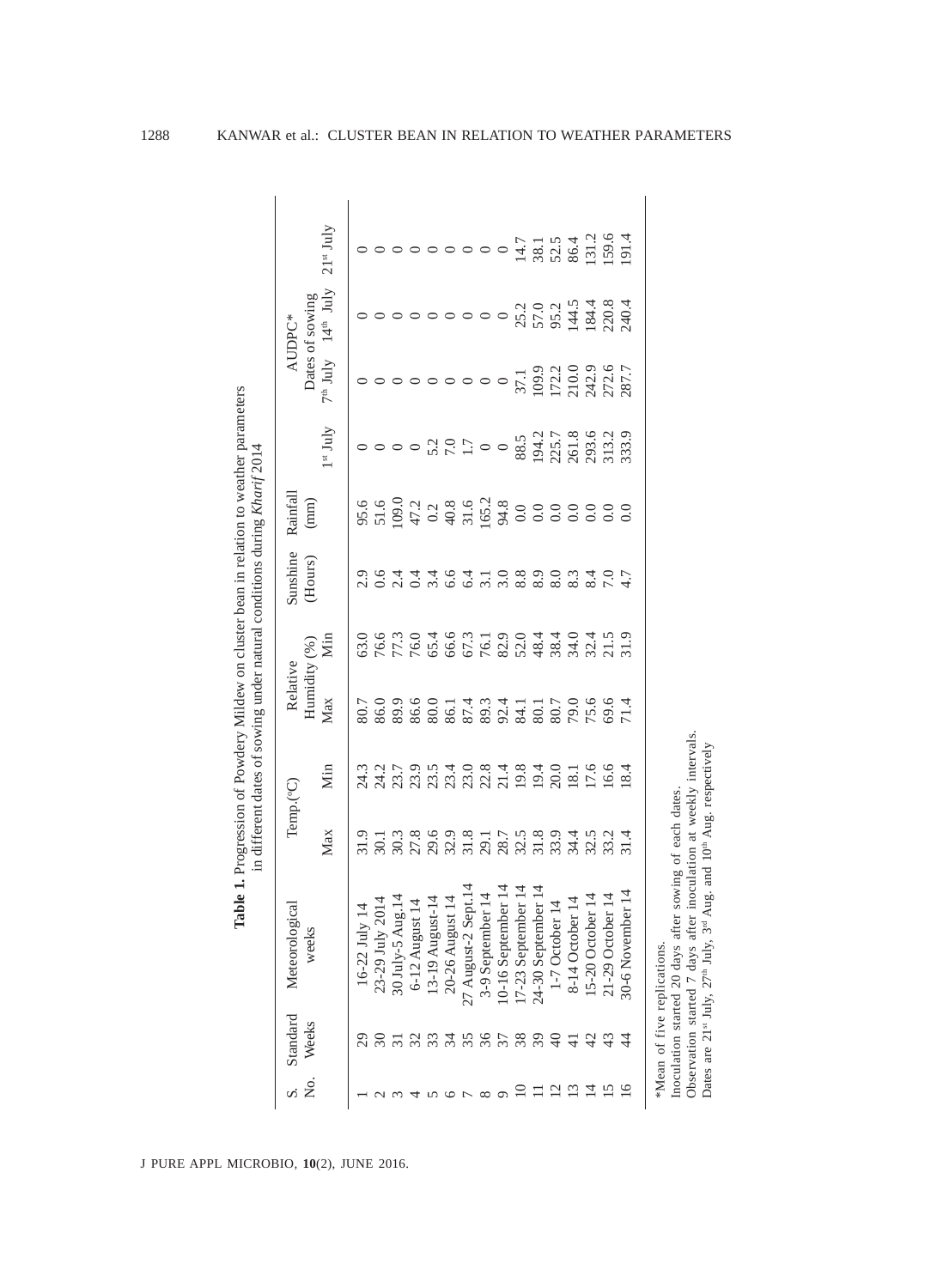| Weeks                       | Meteorological                                                                                               | Temp.(°C)                                                                                                                                                                                                                                                                           |                     | Relative            |                                                                   | Sunshine               | Rainfall                                                                                                                                                                                                                                                                   |                   |            | AUDPC*                                                                                                                                                                                                                                                                                                                                            |                                                     |
|-----------------------------|--------------------------------------------------------------------------------------------------------------|-------------------------------------------------------------------------------------------------------------------------------------------------------------------------------------------------------------------------------------------------------------------------------------|---------------------|---------------------|-------------------------------------------------------------------|------------------------|----------------------------------------------------------------------------------------------------------------------------------------------------------------------------------------------------------------------------------------------------------------------------|-------------------|------------|---------------------------------------------------------------------------------------------------------------------------------------------------------------------------------------------------------------------------------------------------------------------------------------------------------------------------------------------------|-----------------------------------------------------|
|                             | weeks                                                                                                        |                                                                                                                                                                                                                                                                                     |                     | Humidity (%)        |                                                                   | (Hours)                | (mm)                                                                                                                                                                                                                                                                       |                   |            | Dates of sowing                                                                                                                                                                                                                                                                                                                                   |                                                     |
|                             |                                                                                                              | Max                                                                                                                                                                                                                                                                                 | Min                 | Max                 | Min                                                               |                        |                                                                                                                                                                                                                                                                            | $1^{\rm st}$ July | $7th$ July | $14^{\text{th}}$ July                                                                                                                                                                                                                                                                                                                             | $21st$ July                                         |
|                             |                                                                                                              | 31.9                                                                                                                                                                                                                                                                                |                     | 80.7                | 53.0                                                              |                        |                                                                                                                                                                                                                                                                            |                   |            |                                                                                                                                                                                                                                                                                                                                                   |                                                     |
|                             | 16-22 July 14<br>23-29 July 2014<br>30 July-5 Aug.14<br>6-12 August 14<br>13-19 August-14<br>13-19 August-14 | 30.1                                                                                                                                                                                                                                                                                |                     | 86.0                |                                                                   | 0.9444                 | $5.5$<br>$5.5$<br>$5.6$<br>$5.7$<br>$5.7$<br>$5.7$<br>$5.7$<br>$5.7$<br>$5.7$<br>$5.7$<br>$5.7$<br>$5.7$<br>$5.7$<br>$5.7$<br>$5.7$<br>$5.7$<br>$5.7$<br>$5.7$<br>$5.7$<br>$5.7$<br>$5.7$<br>$5.7$<br>$5.7$<br>$5.7$<br>$5.7$<br>$5.7$<br>$5.7$<br>$5.7$<br>$5.7$<br>$5.7$ | 15.4              | $\circ$    | $\circ$ $\circ$ $\circ$                                                                                                                                                                                                                                                                                                                           | $\circ$ $\circ$                                     |
|                             |                                                                                                              |                                                                                                                                                                                                                                                                                     |                     | 89.9                |                                                                   |                        |                                                                                                                                                                                                                                                                            |                   |            |                                                                                                                                                                                                                                                                                                                                                   |                                                     |
|                             |                                                                                                              |                                                                                                                                                                                                                                                                                     |                     | 86.6                |                                                                   |                        |                                                                                                                                                                                                                                                                            |                   |            |                                                                                                                                                                                                                                                                                                                                                   |                                                     |
|                             |                                                                                                              |                                                                                                                                                                                                                                                                                     |                     | $80.0\,$            |                                                                   |                        |                                                                                                                                                                                                                                                                            |                   |            |                                                                                                                                                                                                                                                                                                                                                   |                                                     |
|                             |                                                                                                              |                                                                                                                                                                                                                                                                                     |                     | 86.1<br>87.4        |                                                                   |                        |                                                                                                                                                                                                                                                                            |                   |            |                                                                                                                                                                                                                                                                                                                                                   |                                                     |
| 35                          | 27 August-2 Sept.14                                                                                          |                                                                                                                                                                                                                                                                                     |                     |                     |                                                                   | $647.080$<br>$647.080$ |                                                                                                                                                                                                                                                                            |                   |            |                                                                                                                                                                                                                                                                                                                                                   |                                                     |
| 36                          | 3-9 September 14                                                                                             |                                                                                                                                                                                                                                                                                     |                     |                     |                                                                   |                        |                                                                                                                                                                                                                                                                            |                   |            |                                                                                                                                                                                                                                                                                                                                                   |                                                     |
| 37                          | 10-16 September 14                                                                                           |                                                                                                                                                                                                                                                                                     |                     |                     |                                                                   |                        |                                                                                                                                                                                                                                                                            |                   |            |                                                                                                                                                                                                                                                                                                                                                   |                                                     |
|                             | 17-23 September 14                                                                                           |                                                                                                                                                                                                                                                                                     |                     |                     |                                                                   |                        |                                                                                                                                                                                                                                                                            |                   |            |                                                                                                                                                                                                                                                                                                                                                   |                                                     |
| $\overline{39}$             | 24-30 September 14                                                                                           | $\begin{array}{c} 3.886871778 \\ 3.08787178 \\ 3.087978 \\ 3.08798 \\ 3.08797 \\ 3.08794 \\ 3.08794 \\ 3.08794 \\ 3.08794 \\ 3.08794 \\ 3.08794 \\ 3.08794 \\ 3.08794 \\ 3.08794 \\ 3.08794 \\ 3.08794 \\ 3.08794 \\ 3.08794 \\ 3.08794 \\ 3.08794 \\ 3.08794 \\ 3.08794 \\ 3.0879$ |                     | 8974<br>824<br>80.1 |                                                                   |                        |                                                                                                                                                                                                                                                                            |                   |            |                                                                                                                                                                                                                                                                                                                                                   |                                                     |
|                             | 1-7 October 14                                                                                               |                                                                                                                                                                                                                                                                                     |                     | 80.7                |                                                                   | 8.0                    |                                                                                                                                                                                                                                                                            |                   |            |                                                                                                                                                                                                                                                                                                                                                   |                                                     |
| $\exists$                   | 8-14 October 14                                                                                              |                                                                                                                                                                                                                                                                                     |                     |                     |                                                                   | 8.3                    |                                                                                                                                                                                                                                                                            |                   |            |                                                                                                                                                                                                                                                                                                                                                   | $0.68877777777777777778877777777777788877738874773$ |
|                             | 15-20 October 14                                                                                             |                                                                                                                                                                                                                                                                                     | $\frac{18.1}{17.6}$ | 79.0                |                                                                   | 8.4                    |                                                                                                                                                                                                                                                                            |                   |            |                                                                                                                                                                                                                                                                                                                                                   |                                                     |
|                             | 21-29 October 14                                                                                             | 33452<br>34532                                                                                                                                                                                                                                                                      | 6.6                 | 69.6                | es code com do o da do da no<br>A F F G G G F G G A G A R A A A A | $\overline{7.0}$       |                                                                                                                                                                                                                                                                            | 352.4             |            | $\begin{array}{l} \n7.7 \\ 1.3.0 \\ 1.4.0 \\ 1.4.8 \\ 1.4.8 \\ 1.4.8 \\ 1.4.8 \\ 1.4.8 \\ 1.4.8 \\ 1.4.8 \\ 1.4.8 \\ 1.4.8 \\ 1.4.8 \\ 1.4.8 \\ 1.4.8 \\ 1.4.8 \\ 1.4.8 \\ 1.4.8 \\ 1.4.8 \\ 1.4.8 \\ 1.4.8 \\ 1.4.8 \\ 1.4.8 \\ 1.4.8 \\ 1.4.8 \\ 1.4.8 \\ 1.4.8 \\ 1.4.8 \\ 1.4.8 \\ 1.4.8 \\ 1.4.8 \\ 1.4.8 \\ 1.4.8 \\ 1.4.8 \\ 1.4.8 \\ 1.4$ | 179.5                                               |
|                             | 30-6 November 14                                                                                             | 31.4                                                                                                                                                                                                                                                                                | 18.4                | 71.4                |                                                                   |                        | 0.0                                                                                                                                                                                                                                                                        | 378.3             |            | 254.4                                                                                                                                                                                                                                                                                                                                             |                                                     |
| *Mean of five replications. |                                                                                                              |                                                                                                                                                                                                                                                                                     |                     |                     |                                                                   |                        |                                                                                                                                                                                                                                                                            |                   |            |                                                                                                                                                                                                                                                                                                                                                   |                                                     |
|                             | Inoculation started 20 days after sowing of each dates                                                       |                                                                                                                                                                                                                                                                                     |                     |                     |                                                                   |                        |                                                                                                                                                                                                                                                                            |                   |            |                                                                                                                                                                                                                                                                                                                                                   |                                                     |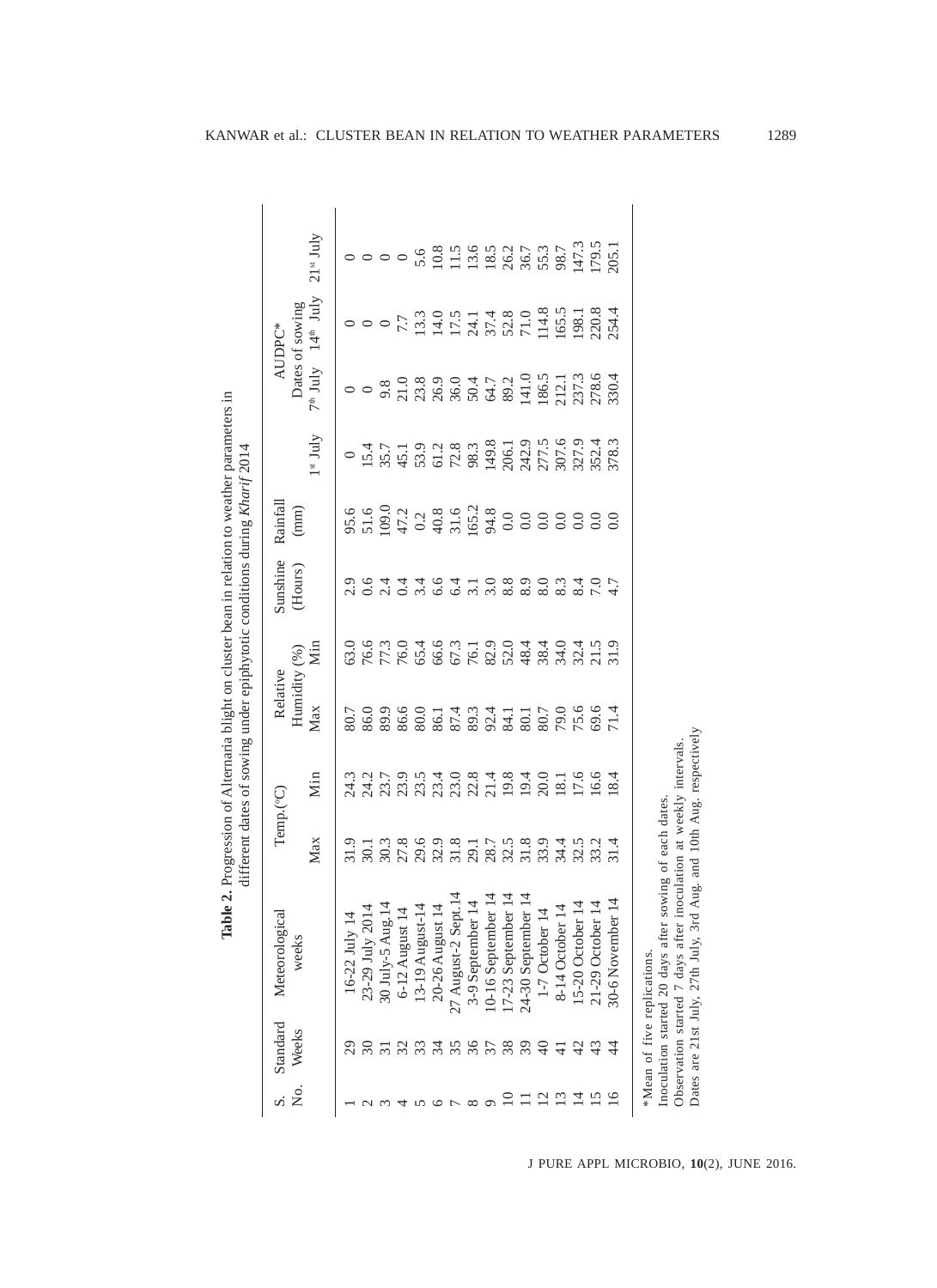|                | Standard      | Meteorological                                                                                               |                            | Temp.(°C)           | Relative             |      | Sunshine                | Rainfall      |                                                                                                                                                                                                                                                                                                             |                                                                                                                                                                                                                                                                        | AUDPC*                |             |
|----------------|---------------|--------------------------------------------------------------------------------------------------------------|----------------------------|---------------------|----------------------|------|-------------------------|---------------|-------------------------------------------------------------------------------------------------------------------------------------------------------------------------------------------------------------------------------------------------------------------------------------------------------------|------------------------------------------------------------------------------------------------------------------------------------------------------------------------------------------------------------------------------------------------------------------------|-----------------------|-------------|
|                | Weeks         | weeks                                                                                                        |                            |                     | Humidity $(\%$       |      | (Hours)                 | $(\text{mm})$ |                                                                                                                                                                                                                                                                                                             |                                                                                                                                                                                                                                                                        | Dates of sowing       |             |
|                |               |                                                                                                              | Max                        | Min                 | Max                  | Min  |                         |               | $1st$ July                                                                                                                                                                                                                                                                                                  | $7th$ July                                                                                                                                                                                                                                                             | $14^{\text{th}}$ July | $21st$ July |
|                |               |                                                                                                              |                            | 24.3                | 80.7                 | 63.0 |                         |               |                                                                                                                                                                                                                                                                                                             |                                                                                                                                                                                                                                                                        |                       |             |
|                | $\frac{1}{2}$ | 16-22 July 14<br>23-29 July 2014<br>30 July-5 Aug.14<br>6-12 August 14<br>13-19 August-14<br>13-19 August-14 | $\overline{30.1}$          | 24.2                | 86.0                 |      | 0. 16<br>2. 16<br>2. 17 | 95.6<br>51.6  | 42.7<br>113.0                                                                                                                                                                                                                                                                                               | $\begin{array}{c} 0\\ 57.7\\ 51.5\\ 218.4\\ 228.7\\ 238.7\\ 248.7\\ 258.7\\ 268.4\\ 278.7\\ 288.7\\ 298.7\\ 208.7\\ 208.7\\ 208.7\\ 208.7\\ 208.7\\ 208.2\\ 208.2\\ 209.2\\ 211.5\\ 228.2\\ 209.2\\ 211.5\\ 228.2\\ 239.2\\ 248.2\\ 258.2\\ 268.2\\ 278.2\\ 288.2\\ 2$ |                       |             |
|                |               |                                                                                                              |                            | 23.7                | 89.9                 | 76.6 |                         | 109.0         | 169.4                                                                                                                                                                                                                                                                                                       |                                                                                                                                                                                                                                                                        |                       |             |
|                | 32            |                                                                                                              | 30.3<br>27.8               |                     |                      | 76.0 |                         |               |                                                                                                                                                                                                                                                                                                             |                                                                                                                                                                                                                                                                        | 34.3<br>73.5          |             |
|                |               |                                                                                                              | 29.6<br>32.9<br>31.8       |                     | 86.6<br>80.0         |      | 0.4                     |               |                                                                                                                                                                                                                                                                                                             |                                                                                                                                                                                                                                                                        |                       |             |
|                |               |                                                                                                              |                            |                     |                      |      | 6.6                     |               |                                                                                                                                                                                                                                                                                                             |                                                                                                                                                                                                                                                                        |                       |             |
|                | 55589         | 27 August-2 Sept.14                                                                                          |                            |                     |                      |      | 6.4                     |               |                                                                                                                                                                                                                                                                                                             |                                                                                                                                                                                                                                                                        |                       |             |
|                |               | 3-9 September 14                                                                                             |                            |                     |                      |      |                         |               |                                                                                                                                                                                                                                                                                                             |                                                                                                                                                                                                                                                                        |                       |             |
|                |               | 10-16 September 14<br>17-23 September 14                                                                     |                            |                     |                      |      |                         |               |                                                                                                                                                                                                                                                                                                             |                                                                                                                                                                                                                                                                        |                       |             |
|                |               |                                                                                                              |                            |                     |                      |      |                         |               |                                                                                                                                                                                                                                                                                                             |                                                                                                                                                                                                                                                                        |                       |             |
|                |               | 24-30 September 14                                                                                           | 29.75<br>29.75.89.75.75.75 |                     |                      |      | $7.089$<br>$0.89$       |               | $\begin{array}{l} 220.1 \\ 239.3 \\ 239.3 \\ 230.4 \\ 230.0 \\ 370.0 \\ 50.0 \\ 50.0 \\ 70.0 \\ 70.0 \\ 70.0 \\ 70.0 \\ 70.0 \\ 70.0 \\ 70.0 \\ 70.0 \\ 70.0 \\ 70.0 \\ 70.0 \\ 70.0 \\ 70.0 \\ 70.0 \\ 70.0 \\ 70.0 \\ 70.0 \\ 70.0 \\ 70.0 \\ 70.0 \\ 70.0 \\ 70.0 \\ 70.0 \\ 70.0 \\ 70.0 \\ 70.0 \\ 70$ |                                                                                                                                                                                                                                                                        |                       |             |
| $\overline{c}$ | $\theta$      |                                                                                                              |                            | 20.0                |                      |      | 8.0                     |               |                                                                                                                                                                                                                                                                                                             |                                                                                                                                                                                                                                                                        |                       |             |
| $\Xi$          | 극             | 1-7 October 14<br>8-14 October 14                                                                            |                            | $\frac{18.1}{17.6}$ |                      |      | $\frac{8.3}{8.4}$       |               |                                                                                                                                                                                                                                                                                                             |                                                                                                                                                                                                                                                                        |                       |             |
|                | $\frac{1}{2}$ | 15-20 October 14                                                                                             |                            |                     |                      |      |                         |               |                                                                                                                                                                                                                                                                                                             |                                                                                                                                                                                                                                                                        |                       |             |
|                | $\ddot{c}$    | 21-29 October 14                                                                                             | 33.2                       | 16.6                | 80.7<br>79.0<br>69.6 |      | $\overline{7.0}$        | 0.0           | 120.4                                                                                                                                                                                                                                                                                                       | 137.5                                                                                                                                                                                                                                                                  |                       | 96.2        |
|                |               | 30-6 November 14                                                                                             | $\overline{31.4}$          | 18.4                | 71.4                 |      |                         | 0.0           | 105.3                                                                                                                                                                                                                                                                                                       |                                                                                                                                                                                                                                                                        |                       | 82.6        |
|                |               | *Mean of five replications.                                                                                  |                            |                     |                      |      |                         |               |                                                                                                                                                                                                                                                                                                             |                                                                                                                                                                                                                                                                        |                       |             |
|                |               | Inoculation started 20 days after                                                                            | sowing of each dates.      |                     |                      |      |                         |               |                                                                                                                                                                                                                                                                                                             |                                                                                                                                                                                                                                                                        |                       |             |

J PURE APPL MICROBIO*,* **10**(2), JUNE 2016.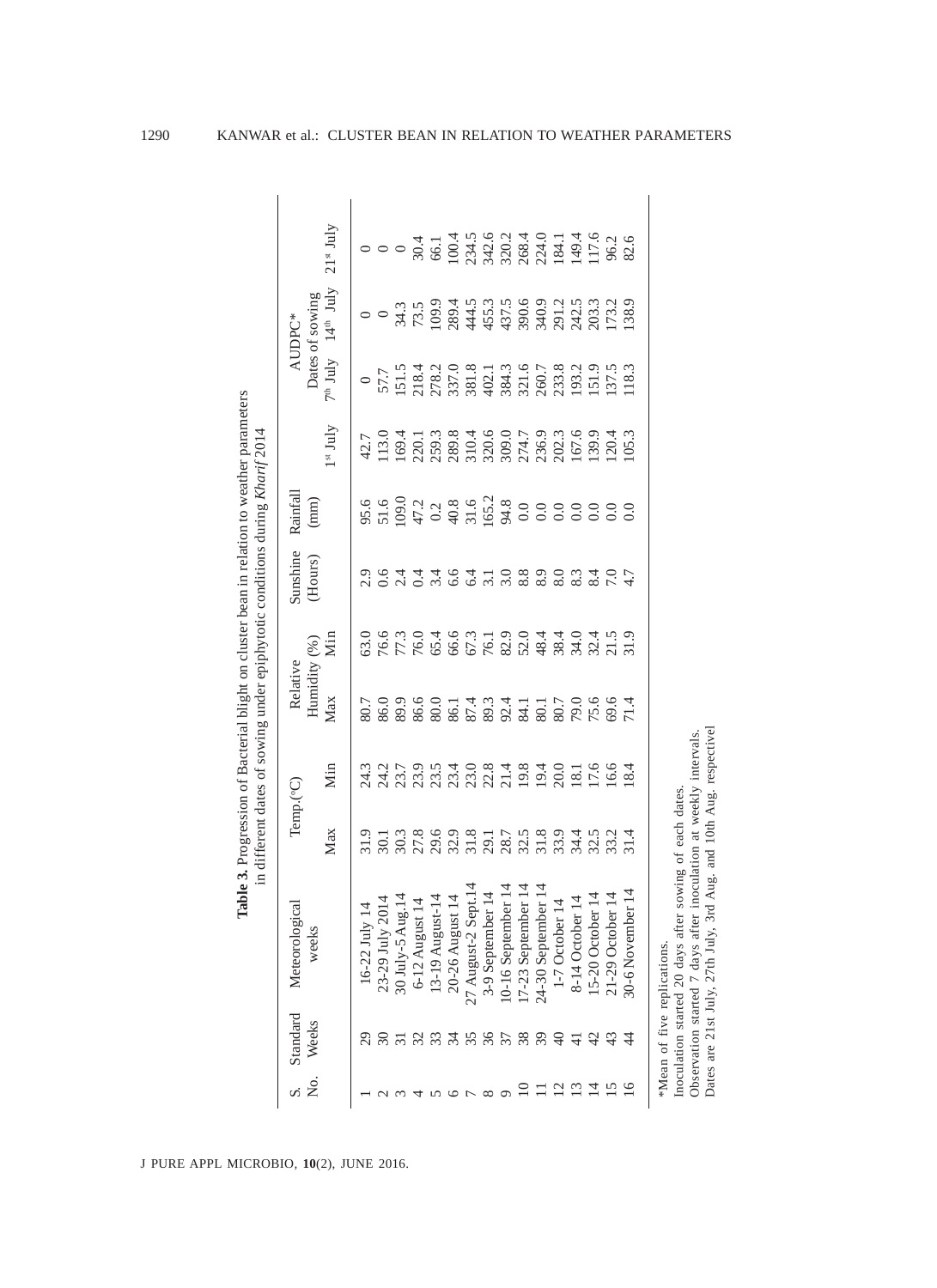## **Bacterial leaf blight**

Bacterial leaf blight AUDPC values were low during 16th to 22nd July when temperature ranges in 24.3-31.9°C. The AUDPC values were high during 23rd July to 20th August 2014, when temperature range 23-30.10C and relative humidity 76.6-86.0 per cent. While decrease in temperature (23.0-31.8°C and 21.4-28.7°C) during 27st August to 10th September 2014, the disease progression was much faster and high AUDPC values were obtained. In 17th September to 1st October 2014 AUDPC constantly declined. From, 8th October to 6th November 2014 AUDPC sharply decreased due to increase in temperature, sunshine and decrease in RH & rainfall. These observations are useful for timely application of organic pesticides for checking further spread of the disease. The multiple regression equation =  $76.56 - 4.4212X1 +$  $1.6873X2** - 0.04743X3 + 0.3028X4** +$ 7.348X5\*\*+1.1303 X6. Multiple correlation coefficients (R2) were 0.72 (72 %). It indicated that there was 72 % influence of six meteorological factors and the remaining 28 % variations were unexplained (Table- 3). In the pots having plants sown on 14th July and inoculated on 3rd August exhibited maximum bacterial blight and the disease recorded was higher as compared to other dates of sowing. The AUDPC abruptly increased from 4th to 5th week of inoculation from 289.4 to 444.5 reaching to its maximum 455.3 in 6th week of inoculation, due to increase and fluctuating in rainfall and relative humidity. The disease thereafter started gradually declining (Table- 3). However, The disease progress curve, referred to as the signature of an epidemic, represents the integration of all the host, pathogen and environmental effects during the epidemic (Campbell and Madden 1990).

## **CONCLUSION**

Powdery mildew severity increased with increasing in temperature (16.6-33.2°C) & Sunshine hours, during  $21^{st}$  Oct. to  $6^{th}$  Nov., the disease progression was much faster and AUDPC values of 313.2 – 333.9 were observed due to dry spell. Alternaria blight severity increased with increasing in temperature (19.8-32.5°C) & Sunshine hours, decreasing in rainfall & RH during  $17<sup>th</sup>$  Sep. to  $6<sup>th</sup>$ Nov. period, the disease progression was much faster and AUDPC values of 206.1-378.3 were

observed. Bacterial blight severity increased with decreasing in maximum temperature (22.8-29.1°C) AUDPC abruptly increased from 289.4 to 444.5 reaching its maximum 455.3 due to fluctuations in rainfall and relative humidity.

#### **REFERENCES**

- 1. Hedge, V.M. and Anahosur, K.H. 1994. Influence of sowing dates of mustard on the epidemiology of white rust. *Indian Phytopath*. **47**(4) : 391- 394.
- 2. Sud, V.K. and Singh, B.M. 1984. Effect of sowing dates and row spacing on the development of leaf spot (Cercospora canescens) on Urdbean. Indian Phytopath. **37** : 288-293.
- 3. Campbell CL and Madden LV 1990. Introduction to plant disease epidemiology. John Wiley & Sons, Inc, New York, pp.193.
- 4. Dragomir N 1995. Contributions to the study of the epidemiology and control of the fungi *Alternaria porri* f.sp. *solani* and *Cladosporium fulvum* attacking the outdoors early tomato crops. Anale-institutul-de-Cercetari-pentru-Legumicultuirta- si-Floricultura-Vidra13:235- 242.
- 5. Gandhi S K and Chand J N. Yield losses in guar due to bacterial blight caused by Xanthomonas campestris pv. cyamopsidis; *Indian Phytopathol.* 1985; **38**, 516-519.
- 6. Gupta VK and Paul YS. Diseases of Vegetable Crops*.* Kalyani Publishers, 2001; pp.7-25.
- 7. Hong CX & Fitt BDL, Effects of inoculum concentration, leaf age and wetness period on the development of dark leaf and pod spot (Alternaria brassicae) on oilseed rape (Brassica napus). *Ann Appl Biol,* 1995; **127**, 283-295.
- 8. Hong CX, Fitt BDL & Welhalm SJ, Effects of wetness period and temperature on development of dark pod spot (Alternaria brassicae) on oilseed rape (Brassica napus). *Plant Pathol,* 1996; **45**, 1077-1089.
- 9. Humpherson-Jones FM & Phelps K, Climatic factors influencing spore production in Alternaria brassicae and Alternaria brassicicola. *Ann Appl Biol,* 1989; **114**, 449-458.
- 10. Humpherson-Jones FM, Survival of Alternaria brassicae and Alternaria brassicicola on crop debris of oilseed rape and cabbage. *Ann Appl Biol,* 1989; **115**, 45-50.
- 11. Marchegay P, Thorin N & Schiavon M, Effects of climatic conditions on the aerial liberation of spores of Alternaria brassicae (Berk) Sacc. and epidemiology of blackspot diseases in rape crops. *Agronomie*, 1990; **10**, 831-839.

J PURE APPL MICROBIO*,* **10**(2), JUNE 2016.